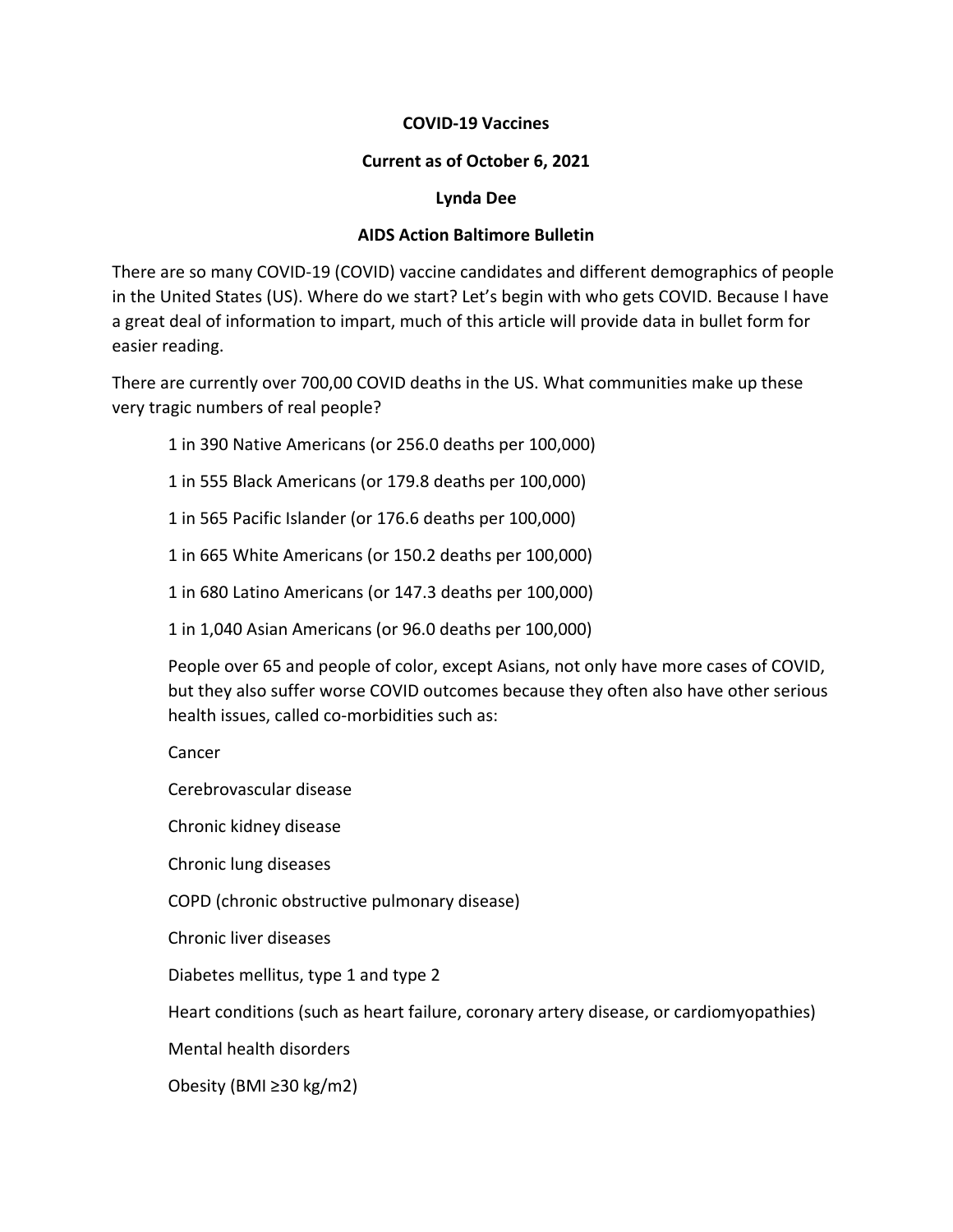Pregnancy and recent pregnancy

Smoking, current and former

Tuberculosis

We know that a number of COVID vaccinations are widely available in the US and are very effective. So, who gets vaccinated?

Adults with at least one vaccine dose:

72% of all US adults

71% of Whites

70% of Blacks

73% of Hispanics

What do we know about current vaccines?

The Pfizer vaccine was studied in over 44,000 people

It received FDA Emergency Use Authorization (EUA) on December 20, 2021

EUA is not full FDA approval.

The Pfizer vaccine consists of two doses, given three weeks apart, and requires extreme cold storage accessibility mostly available at hospital type venues

Efficacy in clinical trials was 97% efficacy in people with symptomatic COVID

In the real world efficacy is 90% two weeks after a second dose

It is also effective against asymptomatic COVID and prevents transmissibility

The most common side effects are injection site reactions (ISRs), fatigue, headache, muscle pain, and nausea; chills, fever and joint pain are less common; anaphylactic shock is the least common, but the most serious.

All side effects worse after second dose, especially in people 64 and younger

Non-serious side effects are a sign that a vaccine is actually doing its job

The Moderna vaccine was studied in 30,000 people. Studies were conducted in NIH sponsored trial networks and paid for by taxpayers.

FDA EUA was received on December 17, 2021

The Moderna vaccine consists of two doses, four weeks apart, and requires cold storage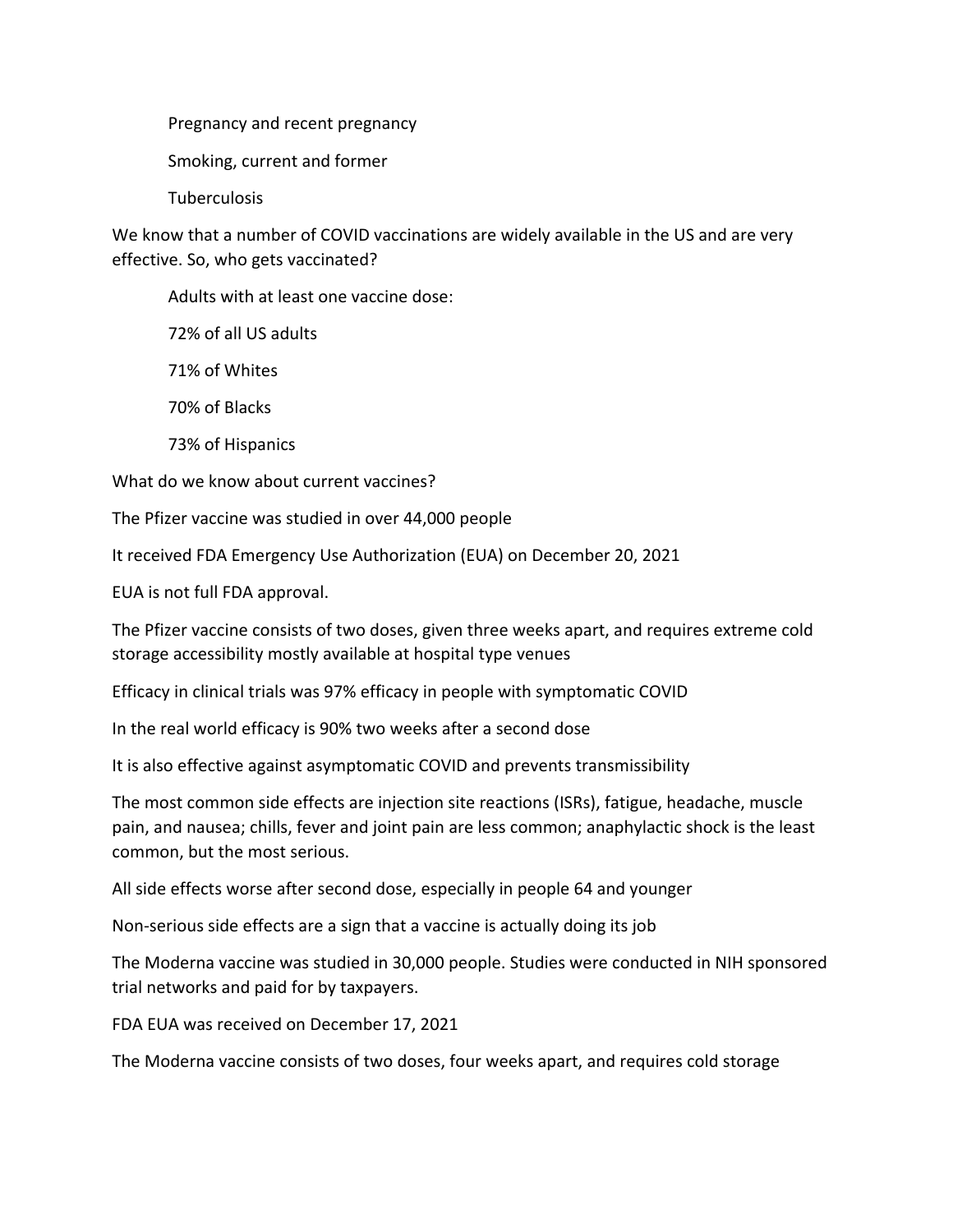Moderna efficacy is 96% in people under 65, and 86% in people over 65 two weeks after the second dose

It is also effective against asymptomatic COVID-19 and transmissibility

Similar to the Pfizer vaccine, most common are injection site reactions (ISRs), fatigue, headache, muscle pain, and nausea; chills, fever and joint pain are less common; anaphylactic shock is the least common, but the most serious.

All side effects worse after second dose, especially in people 64 and younger

The Johnson & Johnson (J&J) vaccine has been studied in 45,000 people

FDA EUA was received on February 2, 2021

The J&J vaccine consists of one dose, and has no cold storage or transportation issues

Trials were conducted in US, Argentina, Brazil, Chile, Colombia, Mexico, Peru and South Africa

It had 72% efficacy in US, 66% in Latin America, 57% in South Africa, with overall efficacy of 66%

There were no hospitalizations or deaths in any country

The side effects of this vaccine are similar to the Pfizer and Moderna vaccines, but there are some important additional side effects

The most common side effects are ISRs, fatigue, headache; muscle pain most common, fever, joint pain and diarrhea are less common; rash and swollen lymph nodes are least common; blood clots which occurred mostly in women caused a brief EUA pause and have severely dampened trust in this vaccine.

The Novavax has been studied in 15,000 people

An EUA has been filed, but not yet received as the FDA required more data

This vaccine consists of two doses, but has no cold storage or transportation issues

Trials were conducted in the US, the United Kingdom (UK), Australia, South Africa, and Mexico

The efficacy was 90% in wild type virus with no variants and 85.6% in the face of the UK variant (Boosters and variants will be fully discussed in my next article.)

The current list of reported side effects are incomplete; the most common reported side effects are ISRs, fever, headache; joint pain and fatigue are less common

The AstraZeneca(AZ) vaccine is being studied primarily in the UK at Oxford University

AZ has not filed for an EUA; the FDA has not yet received any AZ data

AZ has filed for an EUA in many European countries where it will be leading vaccine option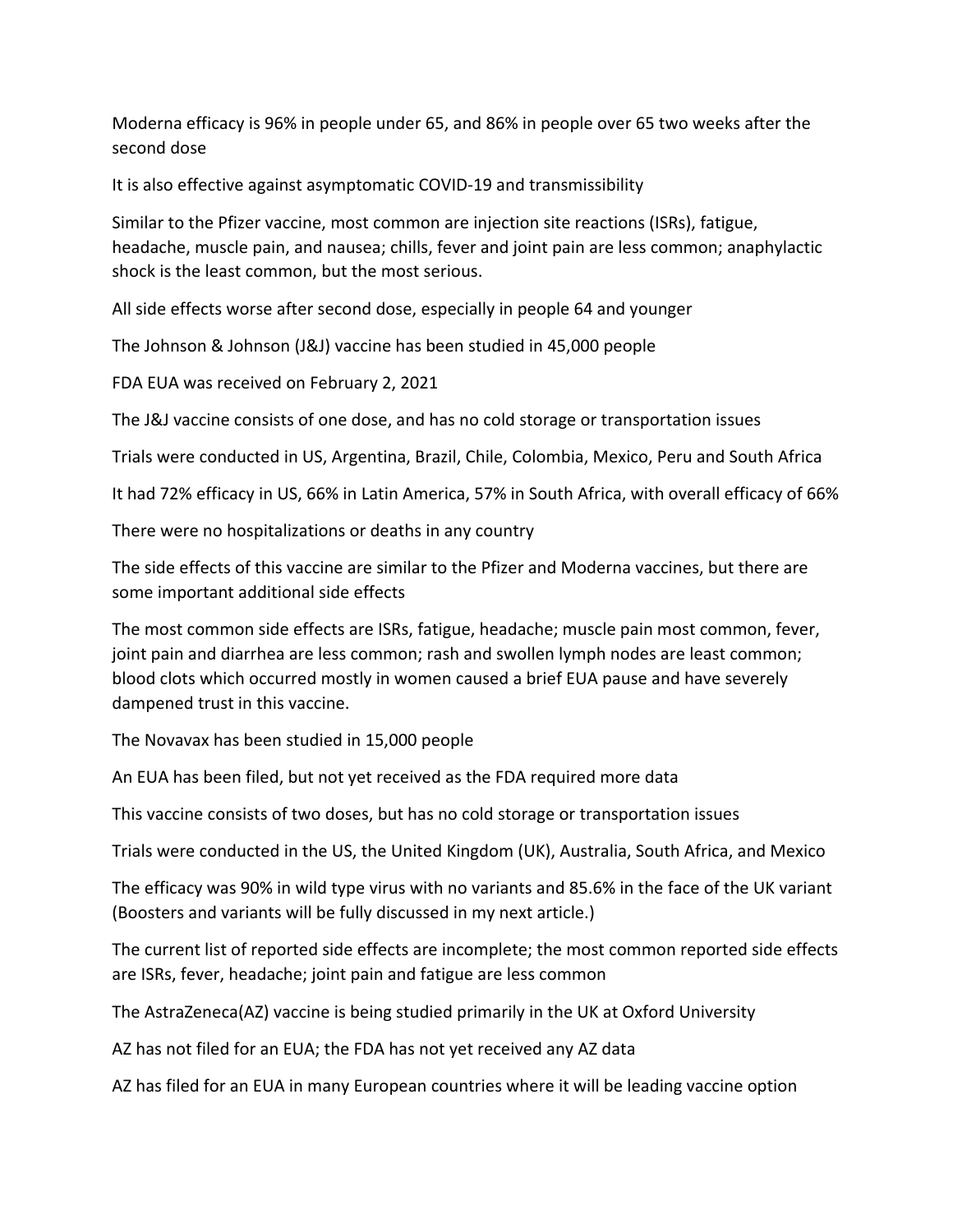This vaccine has been mired in controversies with temporary clinical trial holds in many countries

First there was a mistake in the dosage given, half a dose was given rather than the full dose required; AZ claims the ½ dose works better

Transverse myelitis which is a rare inflammation of the spinal cord which may be a precursor to MS, occurred in one young woman

Blood clots were definitively determined to be caused by the AZ vaccine

A number of different efficacy rates were reported, including 79% or 76%, and 82% with vaccine given at 12 weeks apart

AZ failed to cooperate with the NIH; AZ's own safety monitoring board publicly criticized AZ with respect to the efficacy discrepancies

These numerous issues have cause serious credibility issues for the AZ vaccine

Vaccines for Children – Updated as of January 11, 2021

CDC recommends everyone ages 5 years and older get a COVID vaccine

Only Pfizer has a COVID vaccine for children and teens

The previous Pfizer EUA for children ages 12-17 was amended to now include children 5-11.

Efficacy in children is approximately 91%

The side effects are the same in children as adults, except in younger males there may be more myocarditis and pericarditis, an inflammation of the heart muscle or heart muscle lining

**Please be advised that this information changes very frequently as new data from ongoing clinical trials develops almost daily. Stay tuned for more data as it develops. Variants which may compromise the effectiveness of our current vaccines and boosters will be covered in my next article.**

**Be sure to get vaccinated and boosted as soon as possible. Be sure to also mask up. All these prevention strategies are your best protection against serious COVID. The life you save may be your own or that of someone you love. Don't forget to get your second vaccine and booster when indicated. Here are links to vaccine sites in Baltimore City and Maryland:**

[Where To Get Tested For COVID-19 In Baltimore](https://coronavirus.baltimorecity.gov/testing/where-get-tested-covid-19-baltimore-city) [Where To Get Tested For COVID-19 In](https://coronavirus.maryland.gov/pages/vaccine)  [Maryland](https://coronavirus.maryland.gov/pages/vaccine)